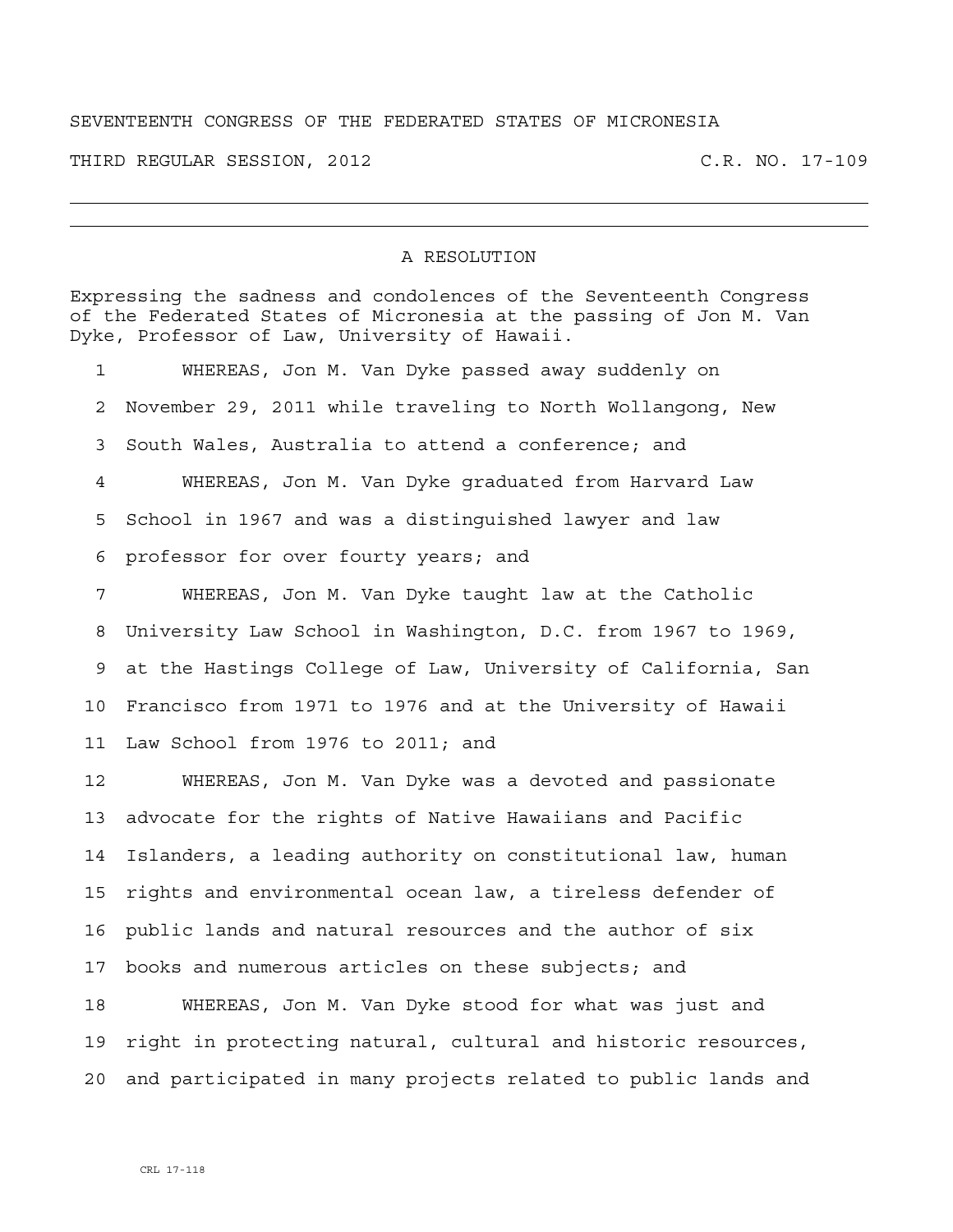1 natural resources; and

2 WHEREAS, Jon M. Van Dyke served as a personal mentor to 3 every law student from the Federated States of Micronesia 4 during his tenure at the University of Hawaii Law School and 5 has been an inspiration for generations of students and our 6 Nation; and

7 WHEREAS, Jon M. Van Dyke is survived by his children 8 Jesse, Eric and Michelle and his wife Sherry Broder; and 9 WHEREAS, the Members of the Seventeenth Congress of the 10 Federated States of Micronesia join the family, friends, and 11 colleagues of Jon M. Van Dyke in mourning his passing; now, 12 therefore,

13 BE IT RESOLVED that the Seventeenth Congress of the 14 Federated States of Micronesia, Third Regular Session, 2012, 15 wishes to express to the family, friends and colleagues of 16 the late Jon M. Van Dyke its sadness and condolences at his 17 passing; and

18 BE IT FURTHER RESOLVED that certified copies of this 19 resolution be transmitted to the President of the Federated 20 States of Micronesia, Governor of each State of the Nation, 21 the Presiding Officer of each of the State Legislatures of 22 the Nation and Jon M. Yan Dyke's family.

23

24 Date:  $1/20/12$  Introduced by: /s/ Wesley W. Simina Wesley W. Simina 25

## 2 of 2